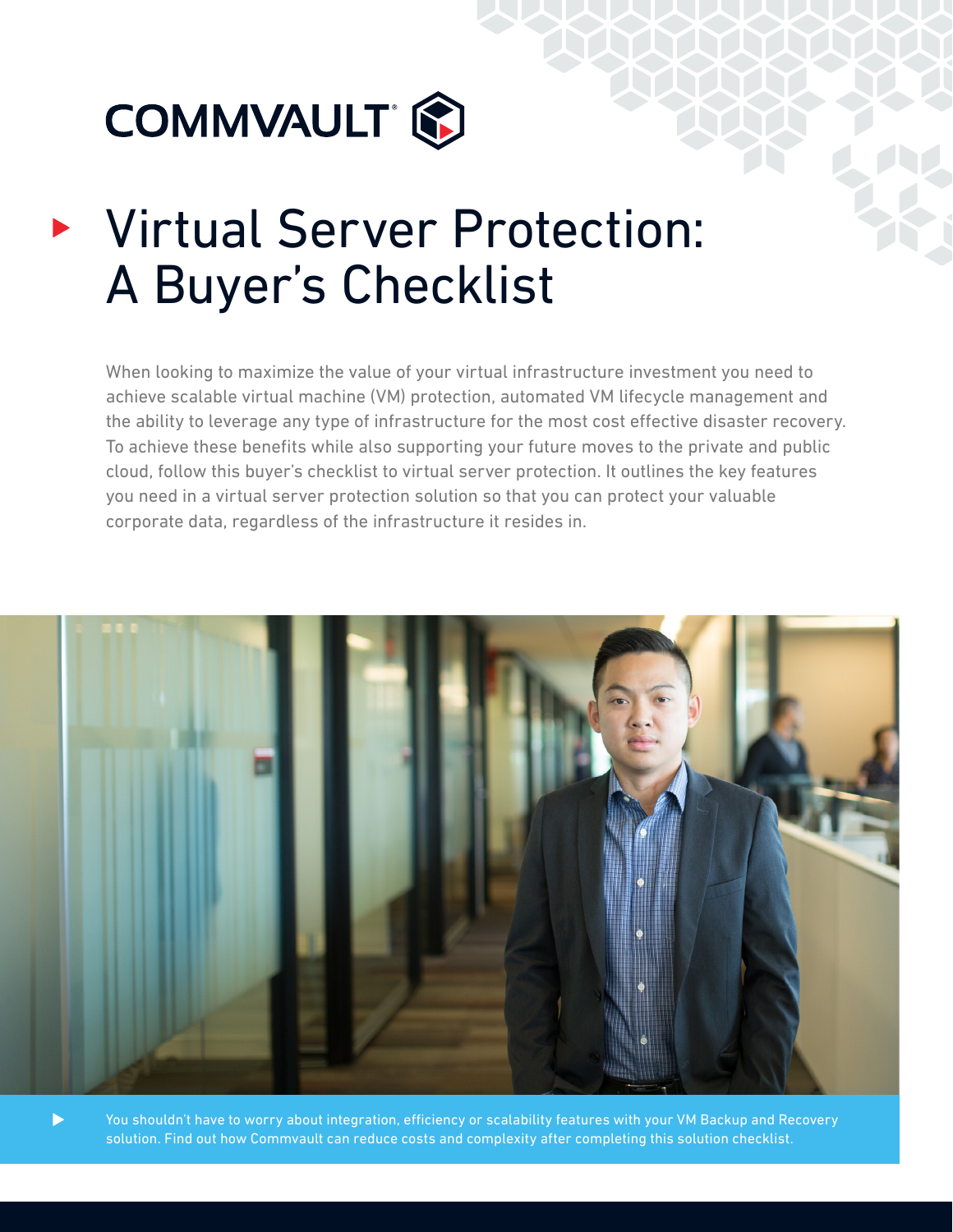## THE BASICS

Consider these the "must have features." If your VM Backup and Recovery solution can't support these capabilities, then you may be trading off some important integration, efficiency or scalability features that may not seem important now, but could quickly result in performance, manageability or other challenges down the road. This may ultimately lead to unnecessary extra costs and extra complexity.

## **O** VADP 5.X INTEGRATION

Support for VADP will make the protection and recovery of VMware environments more efficient and easier to manage with Change Block Tracking and fast restores directly into vCenter. This native support reduces risk, improved overall backup job performance and increases the speed and flexibility of recovery processes.

## **O** SUPPORT FOR WINDOWS 2012 SERVER

By selecting a solution that supports Hyper-V in Windows Server 2012 you will be able to support disk sizes up to 64TB with the new VHDX format. This format also helps to protect from corruption due to power failures by logging updates to the VHDX metadata structures and it prevents performance degradation on large-sector physical disks by optimizing structure alignment. If needed, be sure that your selected solution also supports VMs residing on SMB 3 shares without requiring specialized storage networking hardware.

## O LIVE MIGRATION SUPPORT

With live migration support, you are able to move virtual machines in a failover cluster from one host to another for live migrations. The virtual machines should be tracked, regardless of their host, while still maintaining the incremental backup cycle. This will protect your larger Hyper-V clusters with minimal administrative intervention.

## O AN AGENTLESS APPROACH

The days of treating VMs as if they are physical machines are long gone. And that includes agents! For VMware, Microsoft Hyper-V on Windows Server platforms or any other VM platform you may choose to deploy, an agentless approach will simplify your life dramatically. The agentless approach will improve overall system performance, lessen management overhead and reduce backup windows and restore times. In addition, an agentless approach doesn't mean you have to trade off any functionality in terms of granular restores or application support.

## **C** APPLICATION CONSISTENT PROTECTION

Be sure that the data protection solution you select can ensure applications are protected in a consistent and rapidly recoverable state, including post- processing tasks like log truncation. This is particularly important for virtualized SQL and Exchange applications where rapid, granular recoveries are a necessity.

## O VM AUTO-DISCOVERY AND RULE-BASED PROTECTION

Select a solution that will automatically discover VMs every time a protection job runs. Working to automatically assign VMs to the appropriate protection policy, automatic discovery features reduce the effort required to automatically include or exclude VMs from backup. Rule-based discovery also reduces administrative effort by automatically assigning VMs to the appropriate protection policy as they are deployed. Be sure that your solution supports datacenter, cluster, ESX, folder, datastore, datastore cluster, naming and guest OS affinity.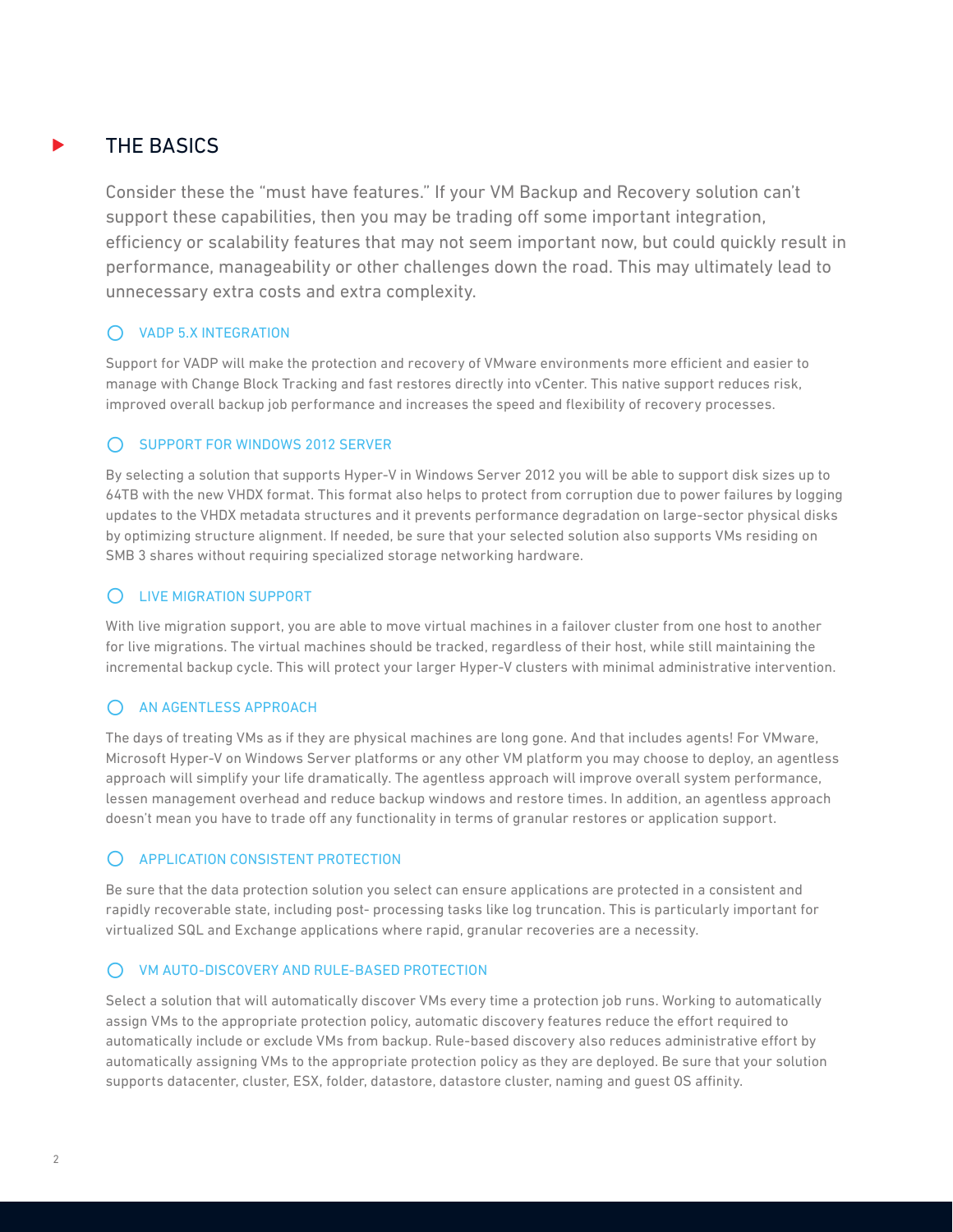## C GLOBAL, SOURCE-SIDE DEDUPLICATION

Data protection products that offer global source (or client side) deduplication enable the maximum efficiency of your VM backups. They ensure that only unique data is backed up which is critical in VM environments where VM metadata is redundant across many VMs. The best solutions also ensure deduplication is done across backup policies and jobs, not just jobs.

## $\bigcap$  INCREMENTAL FOREVER BACKUPS WITH DASH FULL

Often competing incremental backup tools can impact the speed of restores or secondary copy operations. To solve this, select a VM protection solution that offers both deduplication and DASH Full technology so that secondary copies are fast and you can run an incremental forever approach without the need to ever run another synthetic full backup again.

## **GRANULAR FILE-LEVEL RECOVERY**

When performing a granular recovery from hardware snapshots or the backup copy, be sure that your data protection solution has the ability to mount and "crack open" the vmdk via a vApp so that it can extract the desired files. This will reduce recovery time required for file/folder level restores.

## [3 Signs Your Virtualization](http://www.commvault.com/resource-library/5445a275990ebbbd71001759/3-signs-your-virtualization-strategy-is-stuck-in-neutral.pdf)  [Strategy is Stuck in Neutral](http://www.commvault.com/resource-library/5445a275990ebbbd71001759/3-signs-your-virtualization-strategy-is-stuck-in-neutral.pdf)

The biggest challenge you may be facing is that your virtualization strategy may be stuck in neutral. So how do you know if your company is at risk?

**READ NOW** 



[http://bit.ly/1f3GNsA](http://www.commvault.com/resource-library/5445a275990ebbbd71001759/3-signs-your-virtualization-strategy-is-stuck-in-neutral.pdf)

## ADVANCED RESTORE OPTIONS

When evaluating restore options, select a solution that offers extensive options including file, volume and VM-level restores and enables restores directly into existing production virtual environments or to a diferent environment – even if it's in a separate location. This gives you the flexibility to overwrite existing VMs, change VM names, automatically provision new VM resources and power on VMs as needed. Load Balancing and Failover. Your selected solution should load balance backups for VMs across all VSA proxy servers. If a VSA proxy fails, the workload should automatically be redistributed to the remaining proxy servers making the most efficient use of resources and enabling faster completion of operations.

## C VM LIFECYCLE MANAGEMENT AND VM ARCHIVING

To automatically reclaim and free unused ESX resources, select a solution that offers complete VM lifecycle management. This should include VM archiving so that you can automatically move VMs that are powered off into secondary tier datastores via Storage vMotion and then archive them off to disk or tape. Your selected solution should also automatically decommission a VM after it reaches an administrator defined age or control VM power management based on resource usage.

## **O** ADVANCED HARDWARE SNAPSHOT MANAGEMENT

A sophisticated solution that offers advanced hardware snapshot management will help to deliver rapid and advanced PRO and RTO service levels with minimal performance impact to the virtual infrastructure. It will also offer a scalable approach to protect large cloud infrastructure and cloud-based applications. Select a solution that supports a wide range of hardware arrays, giving you hardware freedom while helping you to protect many hundreds of virtual machines in minutes.